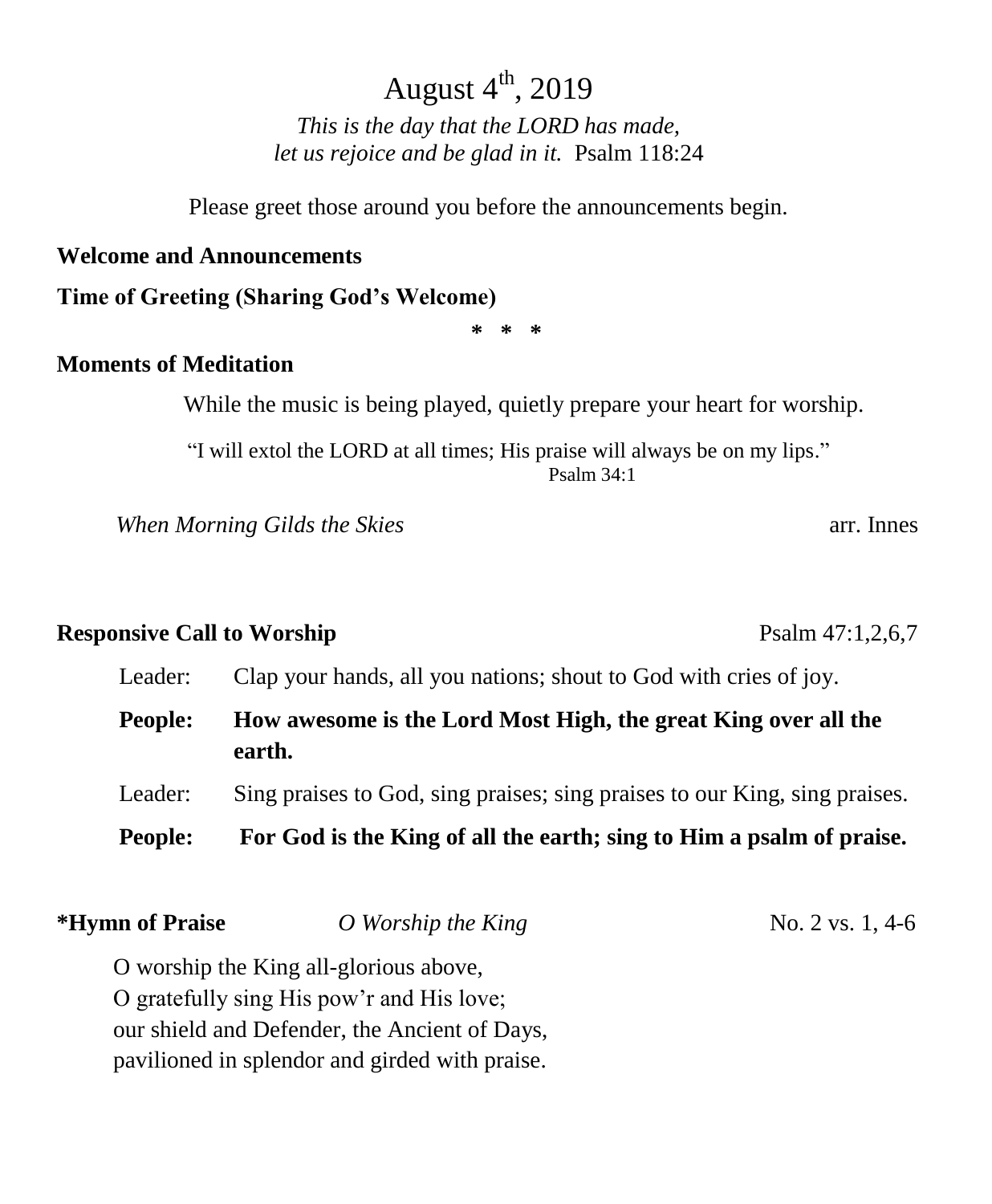Your bountiful care what tongue can recite? It breathes in the air; it shines in the light; it streams from the hills; it descends to the plain; and sweetly distils in the dew and the rain.

Frail children of dust, and feeble as frail, in You do we trust, nor find You to fail; Your mercies how tender, how firm to the end, our Maker, Defender, Redeemer, and Friend!

O measureless Might! Ineffable Love! While angels delight to hymn You above, the humbler creation, though feeble their lays, with true adoration shall lisp to Your praise.

## **\*Prayer of Invocation**

**Scripture Reading Romans 16:17-20** *Romans 16:17-20* Pew Bible Page 1769

### **Prayer of Confession**

God of grace, cleanse us from all our offenses, and deliver us from proud thoughts and vain desires, that with reverent and humble hearts we may draw near to You, confessing our faults, confiding in Your grace, and finding in You our refuge and strength. May we always see ourselves accurately as helpless sinners in need of grace. Thank you for Your amazing grace that draws us before Your throne to worship You, not as slaves, but as children of the living God. Through Jesus Christ our Redeemer. Amen.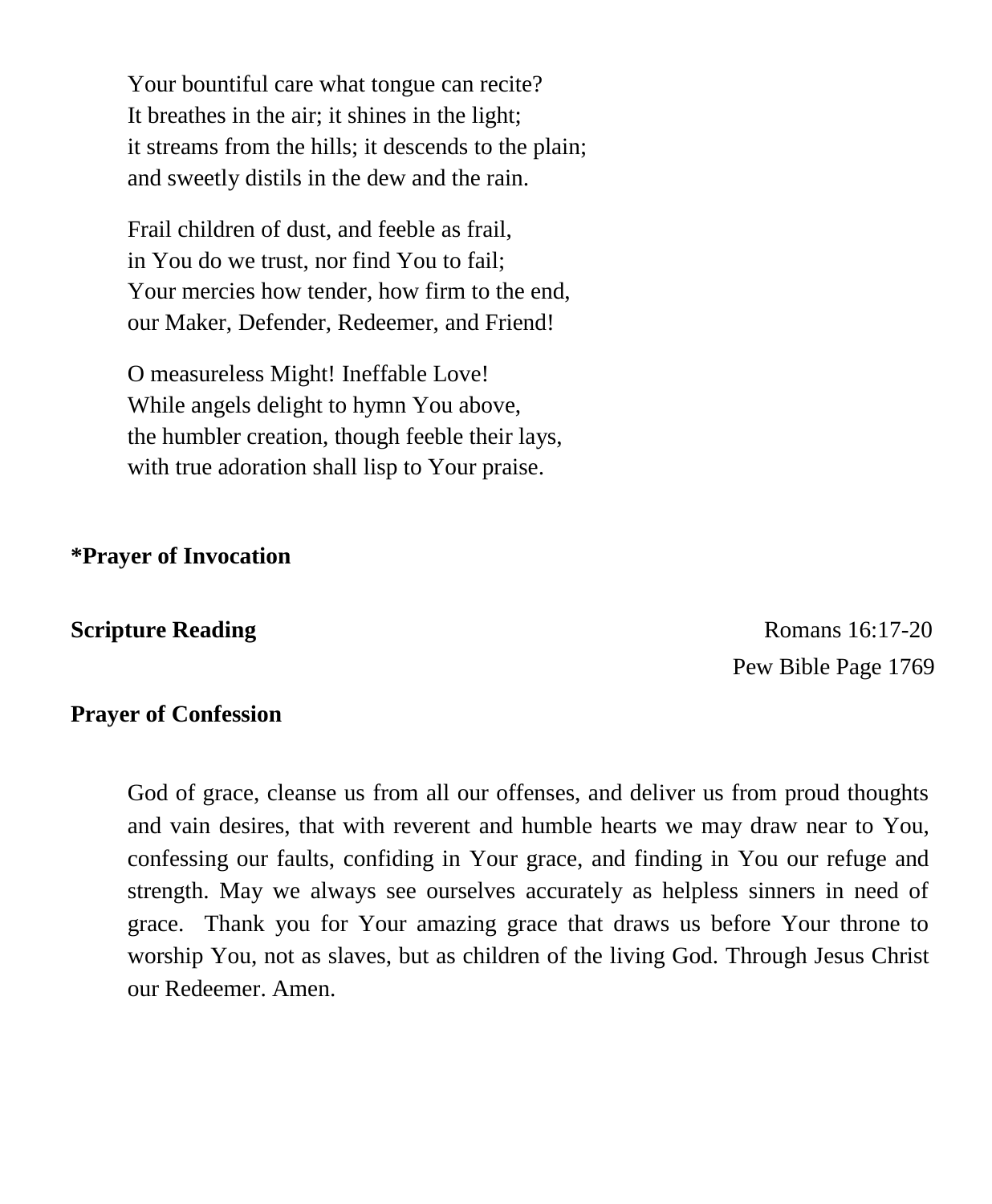## **Assurance of Pardoning Grace Romans 1:16-17 Romans 1:16-17**

**<sup>16</sup>**For I am not ashamed of the gospel, because it is the power of God that brings salvation to everyone who believes: first to the Jew, then to the Gentile. **<sup>17</sup>** For in the gospel the righteousness of God is revealed—a righteousness that is by faith from first to last, just as it is written: "The righteous will live by faith."

Hebrews 4:16

**<sup>16</sup>**Let us then approach the throne of grace with confidence, so that we may receive mercy and find grace to help us in our time of need.

# **\*Hymn of Thanksgiving** *Wonderful Grace of Jesus* No. 467

Wonderful grace of Jesus, greater than all my sin; how shall my tongue describe it, where shall its praise begin? Taking away my burden, setting my spirit free; for the wonderful grace of Jesus reaches me.

# **Words of Refrain for Women:**

Wonderful the matchless grace of Jesus, deeper than the mighty rolling sea; the rolling sea; Wonderful grace all-sufficient for me, for even me; broader than the scope of my transgressions, greater far than all my sin and shame: O magnify the precious name of Jesus, praise His name.

# **Words of Refrain for Men:**

Wonderful the matchless grace of Jesus, deeper than the mighty rolling sea; Higher than the mountain, sparkling like a fountain, all-sufficient grace for even me; broader than the scope of my transgressions, greater far than all my sin and shame: O magnify the precious name of Jesus, praise His name!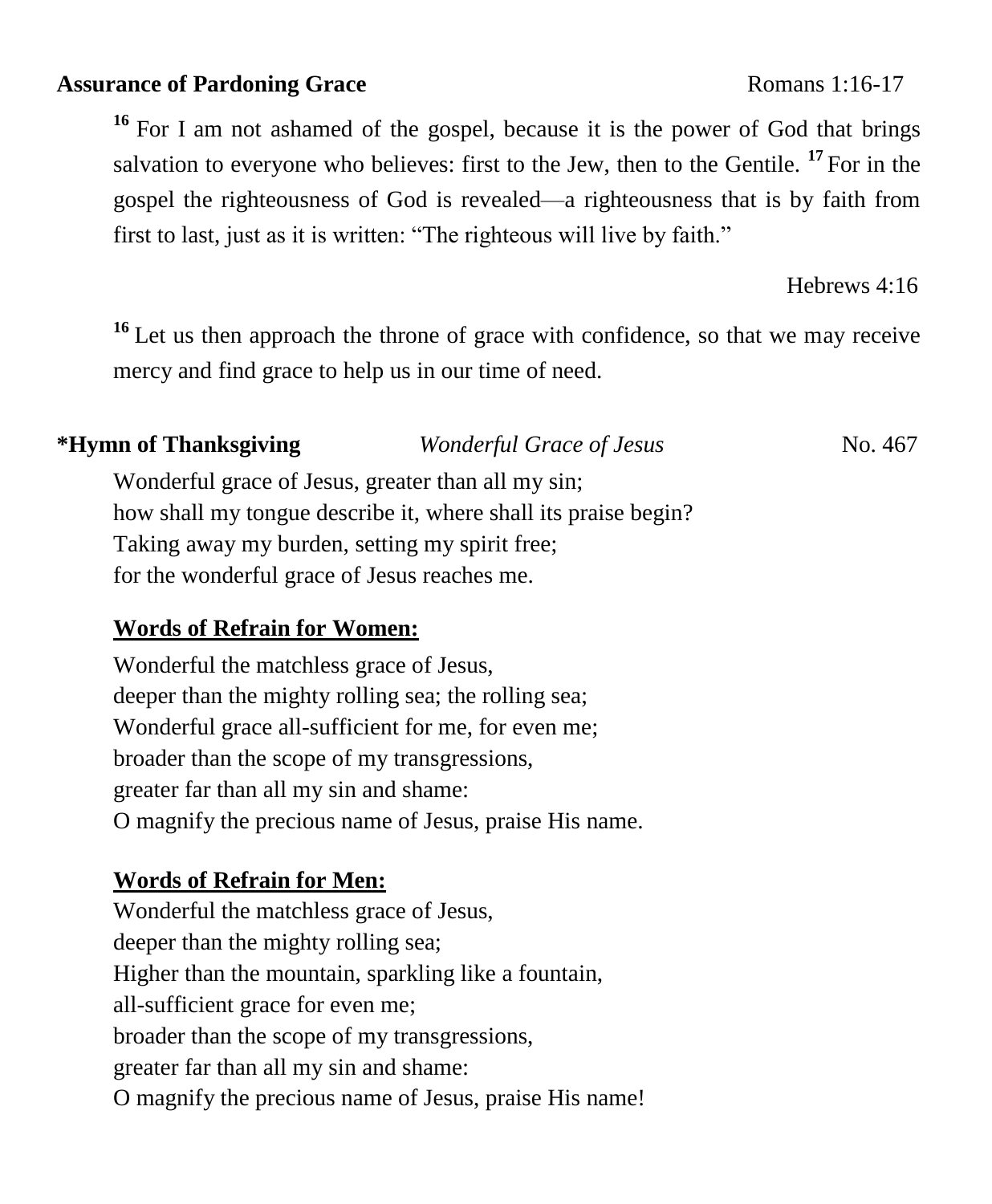Wonderful grace of Jesus, reaching a mighty host, by it I have been pardoned, saved to the uttermost, chains have been torn asunder, giving me liberty; for the wonderful grace of Jesus reaches me. REFRAIN ABOVE

Wonderful grace of Jesus, reaching the most defiled, by its transforming power, making Him God's dear child, purchasing peace and heaven, for all eternity; and the wonderful grace of Jesus reaches me. REFRAIN ABOVE

### **Ministry of Music** *This Is Amazing Grace & Amazing Grace* by Phil Wickham

Who breaks the power of sin and darkness? Whose love is mighty and so much stronger? The King of Glory; the King above all kings. Who shakes the whole earth with holy thunder and leaves us breathless in awe and wonder? The King of Glory; the King above all kings.

This is amazing grace; this is unfailing love, That You would take my place; that You would bear my cross. You laid down Your life that I would be set free. Jesus, I sing for all that You've done for me.

Who brings our chaos back into order? Who makes the orphan a son and daughter? The King of Glory; the King above all kings. Who rules the nations with trust and justice? Shines like the sun in all of its brilliance? The King of Glory; the King above all kings.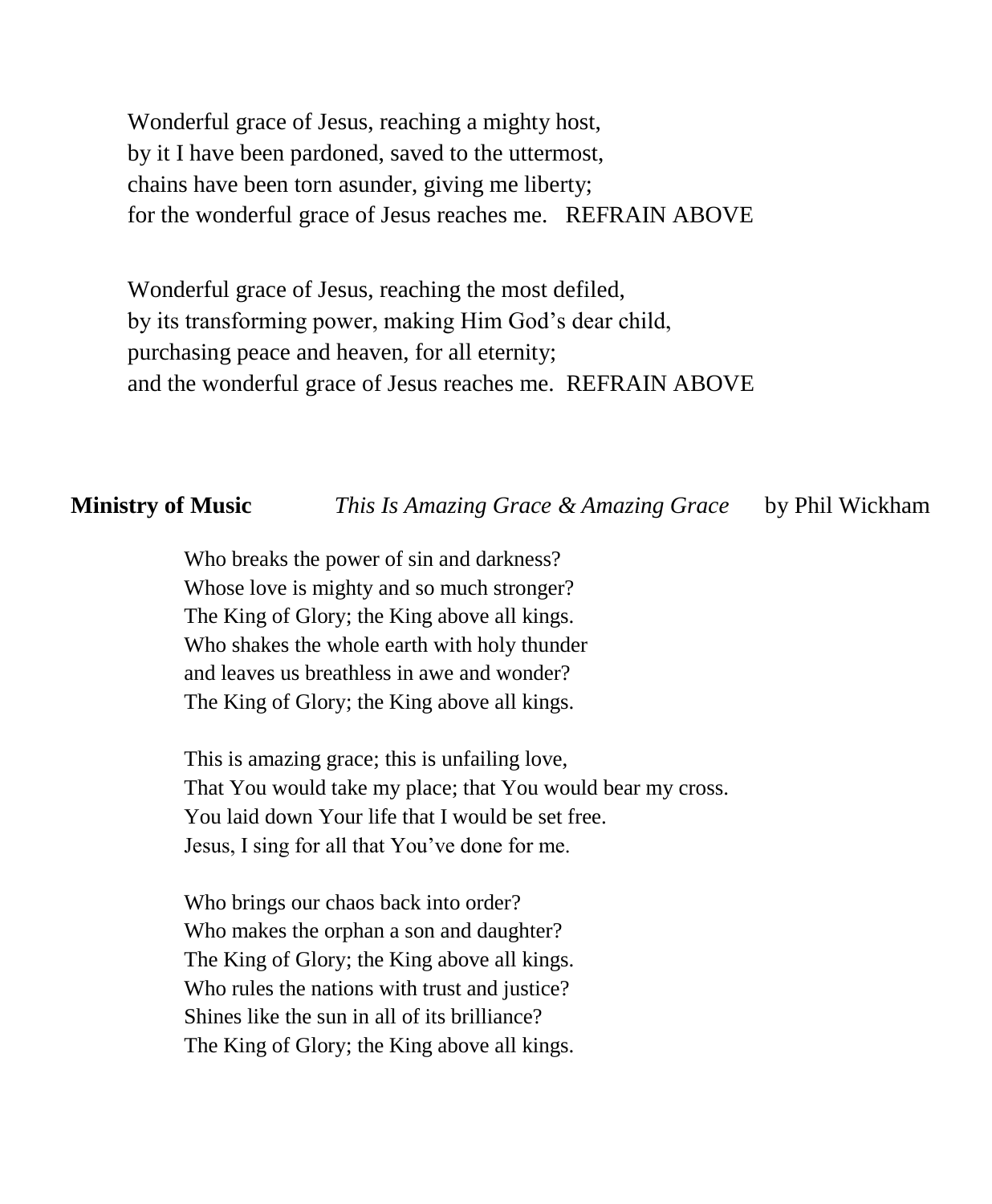This is amazing grace; this is unfailing love, That You would take my place; that You would bear my cross. You laid down Your life that I would be set free. Jesus, I sing for all that You've done for me.

Amazing grace! How sweet the sound, that saved a wretch like me! I once was lost, but now am found, was blind, but now I see.

'Twas grace that taught my heart to fear and grace my fears relieved; how precious did that grace appear the hour I first believed!

When we've been there ten thousand years, bright shining as the sun, we've no less days to sing God's praise than when we've first begun.

# **New City Catechism Question # 47 Does the Lord's Supper add anything to Christ's atoning work?**

No, Christ died once for all. The Lord's Supper is a covenant meal celebrating Christ's atoning work; as it is also a means of strengthening our faith as we look to him, and a foretaste of the future feast. But those who take part with unrepentant hearts eat and drink judgement on themselves.

**Prayer of Intercession**

| <b>Tithes and Offering</b> | Just As I Am             | arr. Paxton |  |
|----------------------------|--------------------------|-------------|--|
|                            |                          |             |  |
| *Hymn of Preparation       | Spirit of the Living God | No. 726     |  |

Spirit of the living God, fall fresh on me. Spirit of the living God, fall fresh on me. Break me! Melt me! Mold me! Fill me! Spirit of the living God, fall fresh on me.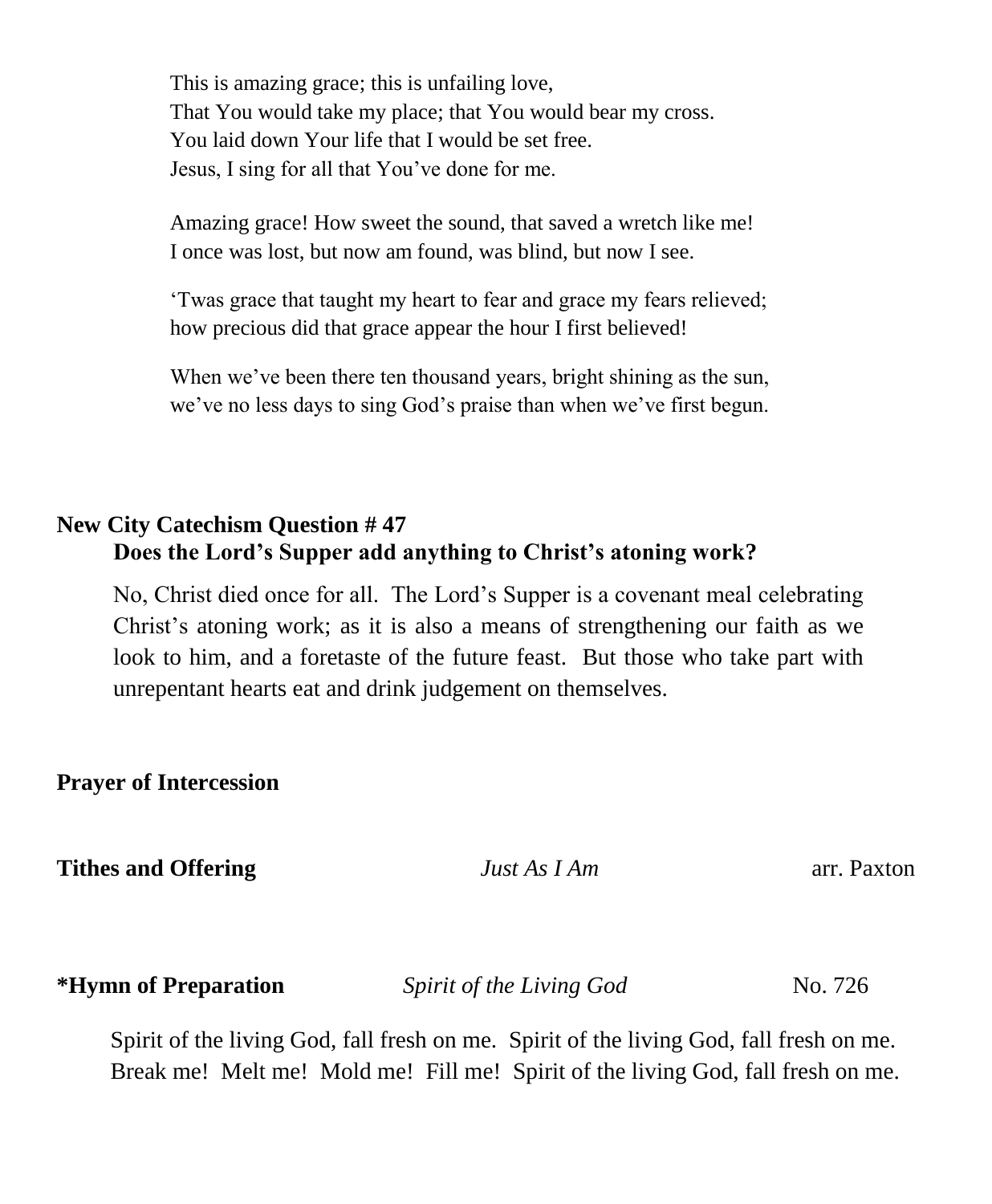Intro: The Apostle's grand conclusion to this great Book of Romans. Outline:

- 1. The list (vss. 1-16, 21-24). A. Some questions about this list
	- B. Some observations about this list,
	- C. Main Idea about this list (this chapter):
- 2. A closer look at the list.

What are we supposed to "do" with this list? What does it have to "do" with us?

3. A warning - a gem of instruction - and a promise (vss. 17-20)

4. A benediction (vss. 20, 25-27 at the end of our service)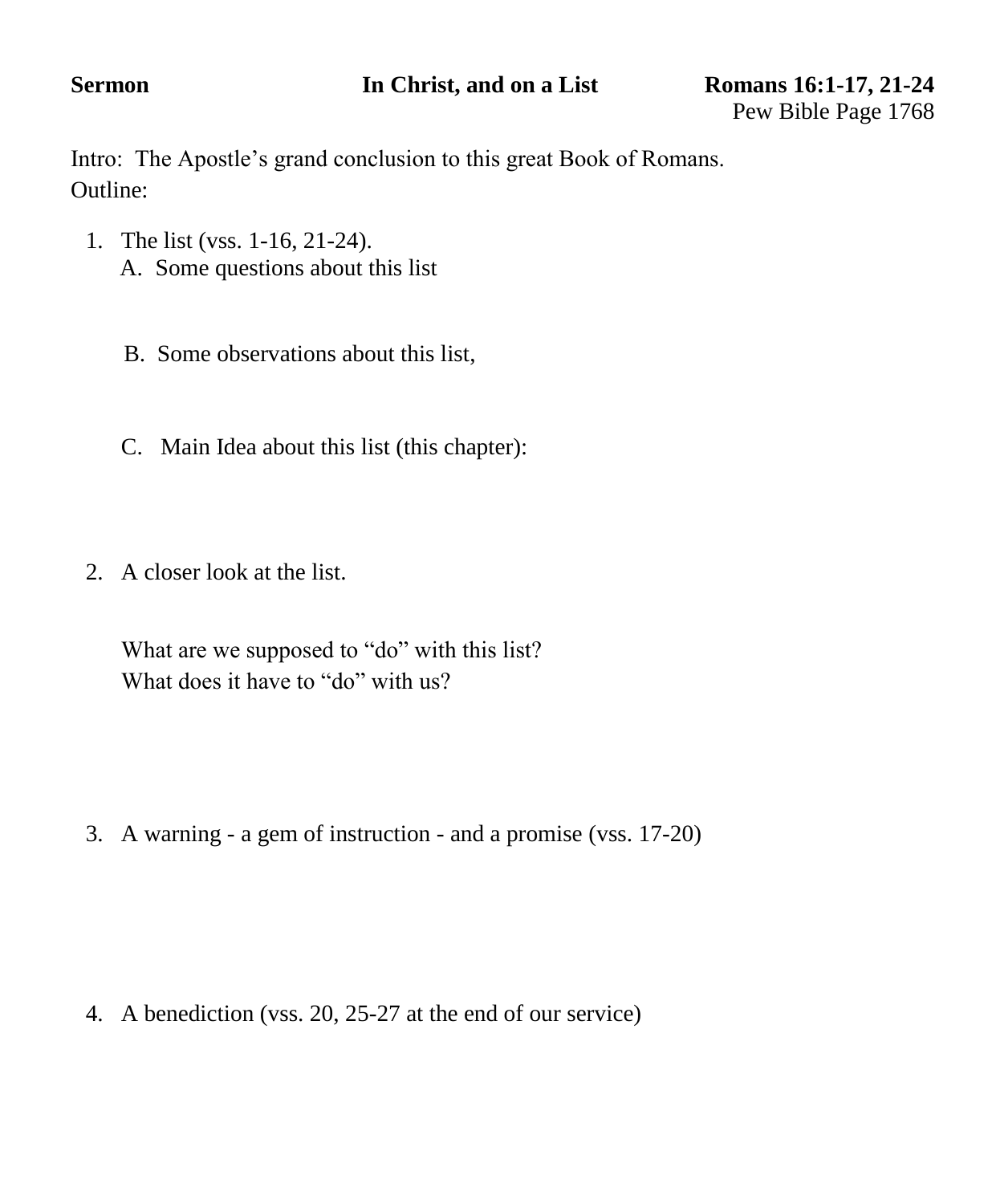Spirit of the living God, fall fresh on me. Spirit of the living God, fall fresh on me. Break me! Melt me! Mold me! Fill me! Spirit of the living God, fall fresh on me.

### **Celebration of the Lord's Supper**

Please hold the elements so that we may all partake together. The bread set apart is gluten free. We use wine in the Lord's Supper, however, for those who prefer, grape juice is provided in the outer ring of the tray.

#### **\*Gloria Patri** No. 735

Glory be to the Father, and to the Son, and to the Holy Ghost; as it was in the beginning, is now, and ever shall be, world without end. Amen, amen.

#### **\*Benediction**

- Pastor: The God of peace will soon crush Satan under your feet. The grace of our Lord Jesus be with you. (Romans 16:20)
- **People: Now to him who is able to establish you in accordance with my gospel, the message I proclaim about Jesus Christ, in keeping with the revelation of the mystery hidden for long ages past, but now revealed and made known through the prophetic writings by the command of the eternal God, so that all the Gentiles might come to the obedience that comes from faith - to the only wise God be glory forever through Jesus Christ! Amen. (Romans 16:25-27)**

### **\*Threefold Amen** No. 740

Amen, amen, amen.

**\*Postlude** *Praise Him! Praise Him!* arr. Johnson

**\* Congregation:** Please stand as able.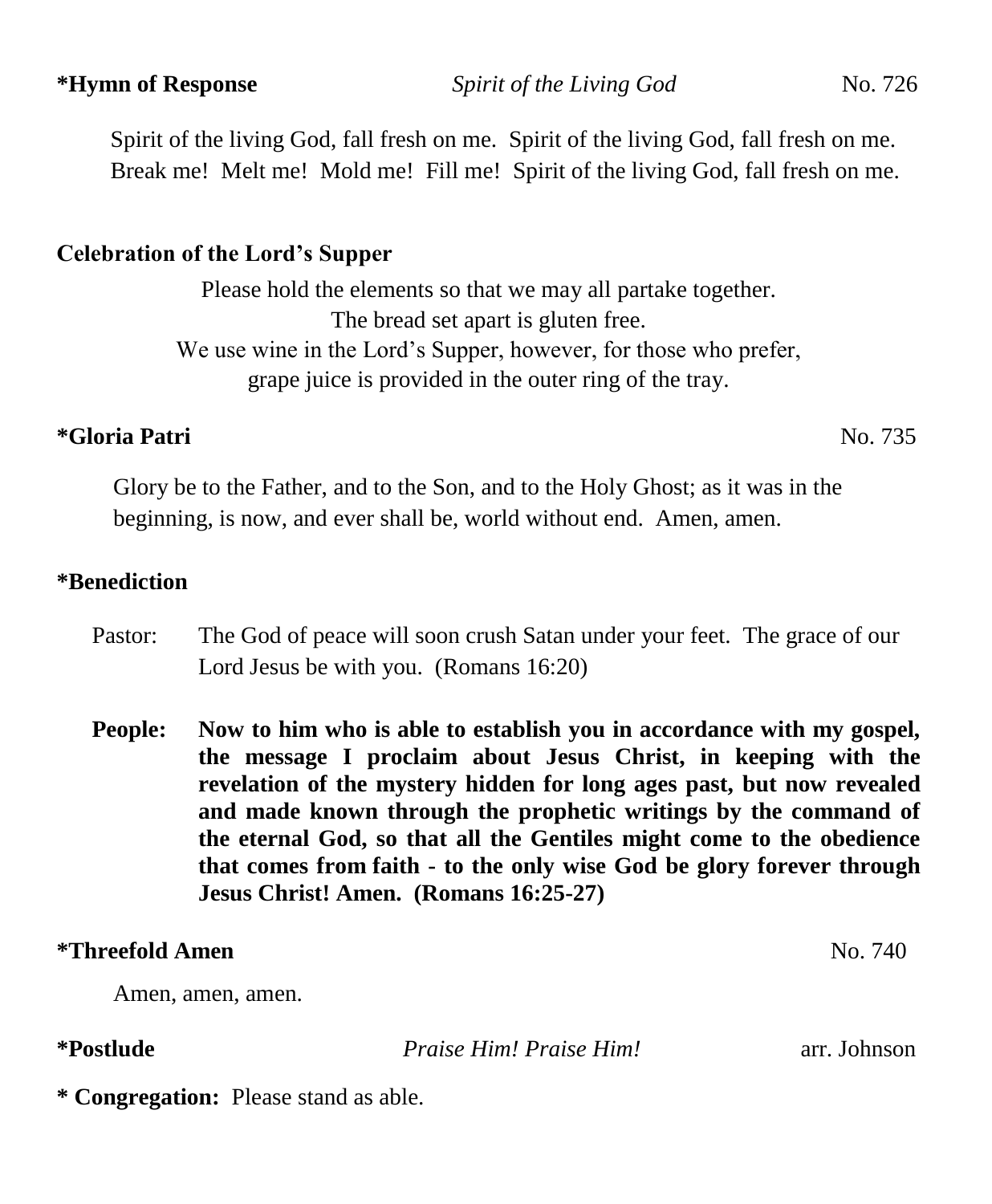| <b>Vocalists</b>                                               | Meredith, Kaitlyn, Lauren and Sylvia DeGroot          |
|----------------------------------------------------------------|-------------------------------------------------------|
|                                                                | Lydia and Charlotte DeGroot, Audrey and Emily Darling |
| <b>Flutist</b>                                                 | <b>Audrey Darling</b>                                 |
| <b>Piano</b>                                                   | <b>Sandy DeGroot</b>                                  |
| <b>Tenor Sax</b>                                               | Leam Armstrong                                        |
| <b>French Horn</b>                                             | Becky Schoon                                          |
| Organ                                                          | <b>Sandy Schoon</b>                                   |
| <b>Scripture, New City Catechism &amp; Intercessory Prayer</b> | Yon Lindborg, Elder                                   |

# **Weekly Calendar**

| <b>DATE</b>     | TIME       | <b>EVENT</b>                           |
|-----------------|------------|----------------------------------------|
| <b>SUN 8/04</b> | $10:30$ AM | Worship Service & The Lord's Supper    |
| <b>SAT 8/10</b> | $3:30$ PM  | Missionary Reading and Ice Cream Party |
| <b>SUN 8/11</b> | $10:30$ AM | <b>Worship Service</b>                 |

# **Important Upcoming Events**

**SUN 8/11-8/18** See schedule listed on later page of this bulletin from the Pastoral Search Committee regarding meeting with Andrew and Jenni Gretzinger and family.

# **Serving the Lord**

|                   | 8/04                | 8/11           | 8/18       |
|-------------------|---------------------|----------------|------------|
|                   | B. Schoon,          | L. Hrivnak,    | V. Lash,   |
| <b>AM Nursery</b> | Emily S.            | Krystal T.     | Aaron L.   |
| Greeters          | Trujillo            | Lauer          | Hale/Grass |
| Audio             | <b>B.</b> Armstrong | J. Martin      | B. Schoon  |
| Elder of the Week | Lindborg            | <b>Hrivnak</b> | Stoltzfus  |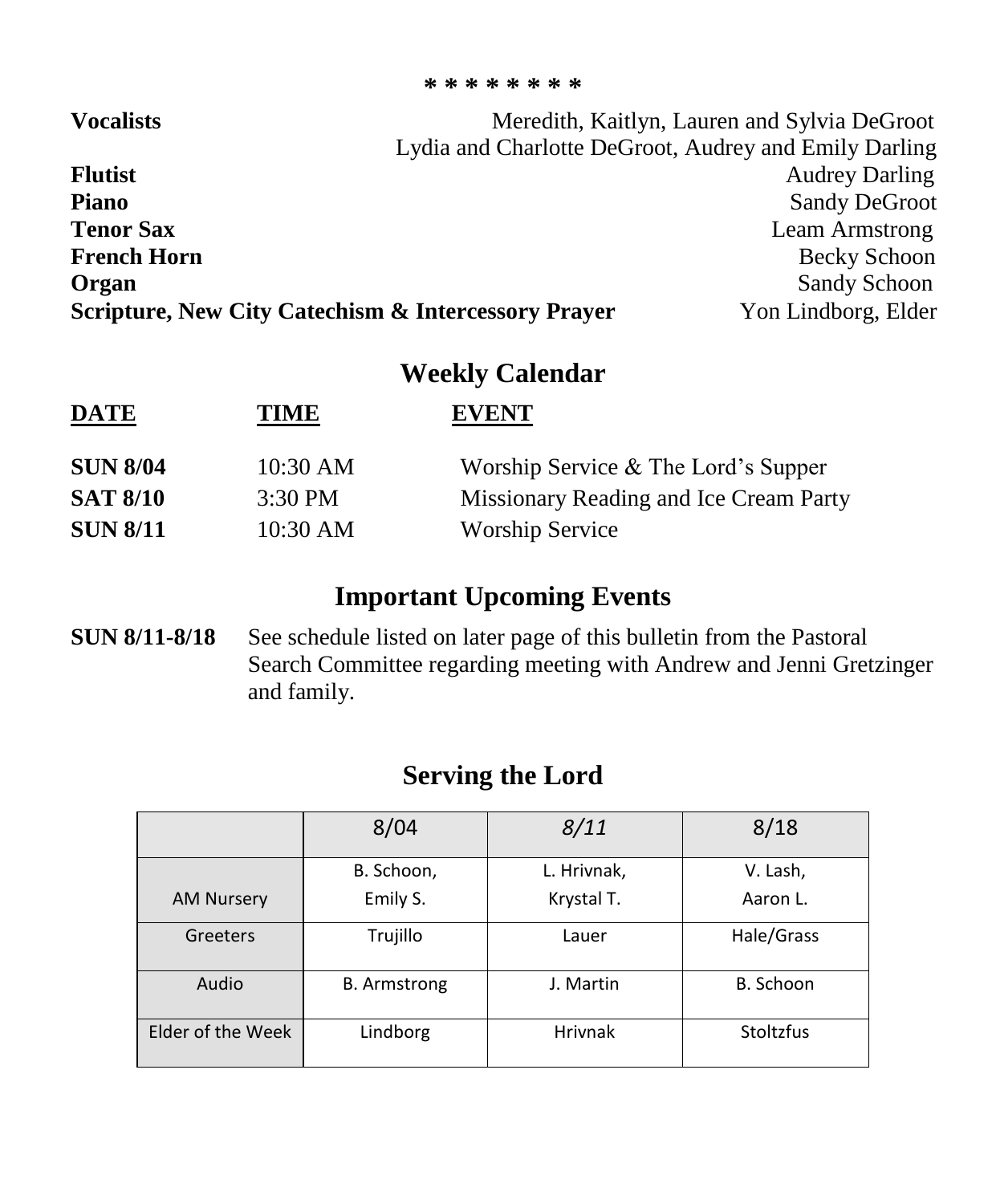# **Announcements**

 **Guest Pastor:** This morning we welcome Rev. Walter Lorenz, Pastor at Large of the Great Lakes Presbytery and our interim pastor. Next Sunday our guest pastor is Dr. Marcus Mininger, Associate Professor of New Testament Studies and Director of Institutional Assessment at Mid America Reformed Seminary. Dr. Mininger is also the associate pastor at New Covenant Community Church (OPC) in Joliet, IL.

 **The Lord's Supper:** The Lord's Supper will be celebrated today. An offering for the Deacon's Fund will be received at the back of the sanctuary.

 **Congregational Meeting:** A Special Congregational Meeting is scheduled for Wednesday, August 21, at 6:30 pm. At the meeting we will be hear a report from the Pastoral Search Committee and we will vote on the candidate, Rev. Andrew Gretzinger, as our new pastor. Please pick up an envelope on the table in the back of church containing the formal notice of this meeting. There will be a ride list for those who would appreciate a ride. Please be in prayer. It is times of change and challenge that can build the church and knit us closer in bonds of love. Plan on attending this important meeting!

 **Adult Sunday School August 18:** On Sunday, August 18 at 9:30 am we will have a special adult Sunday School led by Andrew Gretzinger. This has been scheduled to allow the congregation to see Andrew in a teaching role before the congregational vote on August 21. We would like as many of the congregation as possible be there for this special adult Sunday School. Then after the Sunday School, Andrew will be preaching during our morning service followed by a carry-in lunch with the Gretzingers after the worship service.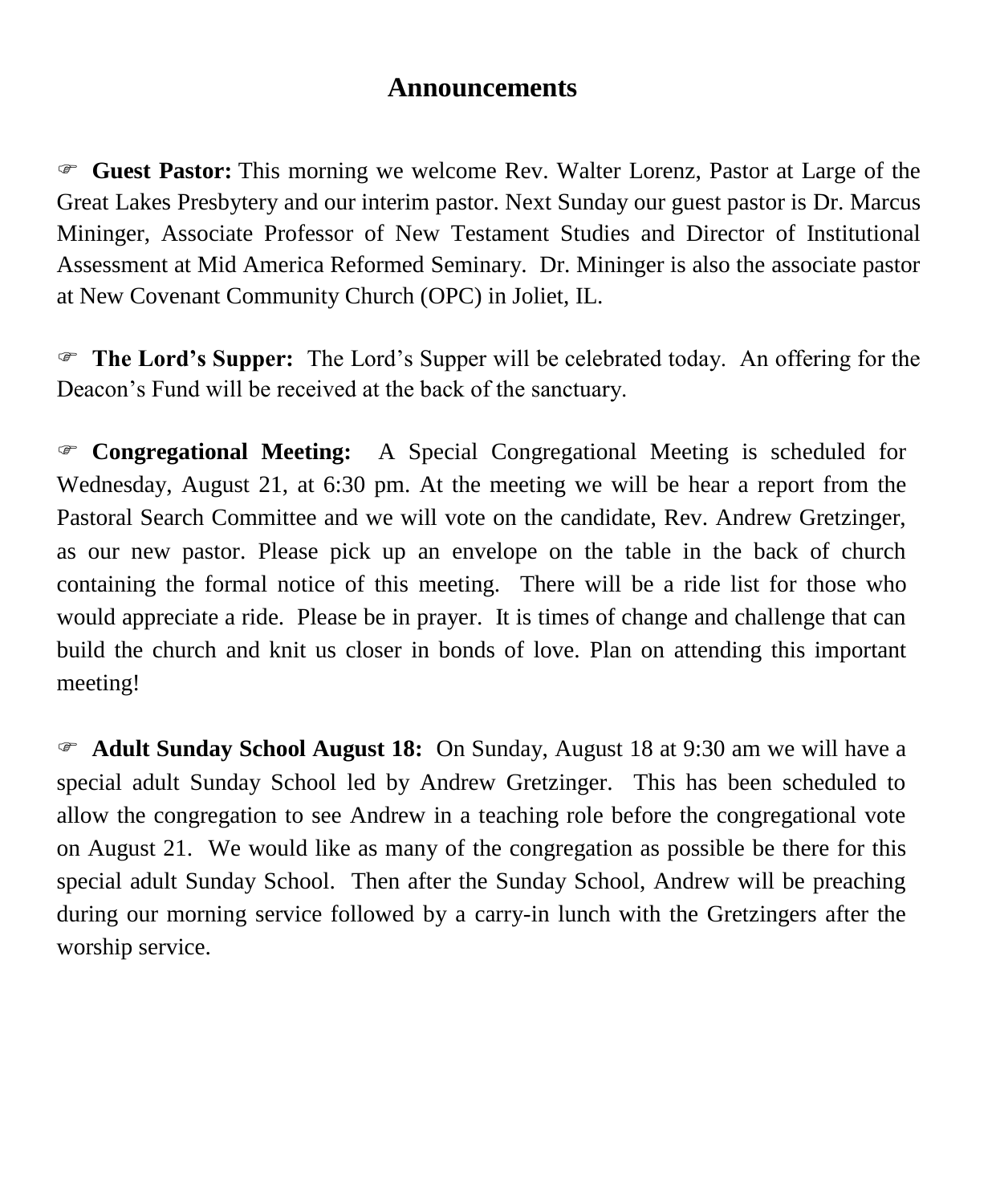**Women's Social Tuesday, August 13:** All women of the church are invited to a time of fellowship at the church at 3:30 pm on Tuesday, August 13, in order to meet Jenni Gretzinger. Please save the date!

 **Missionary Reading and Ice Cream Party**: This party will take place on Saturday, August 10, at 3:30 pm at the church building. Come and share something that you learned or found interesting from the book(s) that you read and enjoy some ice cream together. For all ages. Please bring along your Summer Missions Reading booklet. This event is sponsored by Missions & Evangelism.

 **Friendship Families**: Friendship Families is a ministry of several local churches in which families or individuals are matched with an incoming international student at Valparaiso University. This is a great way to show the love of Christ to students from all over the world! Consider being a part of this ministry! It involves getting together a few times each semester with your student(s). Several families in the church have done this in past years. There will be an opportunity to meet the new students on Tuesday, August 13 at 5:30 pm at a Welcome Party Friendship Families will host on the VU campus. It would be great if you could attend. Please call Lucy Hrivnak (219 628-1854) if you are interested or have questions.